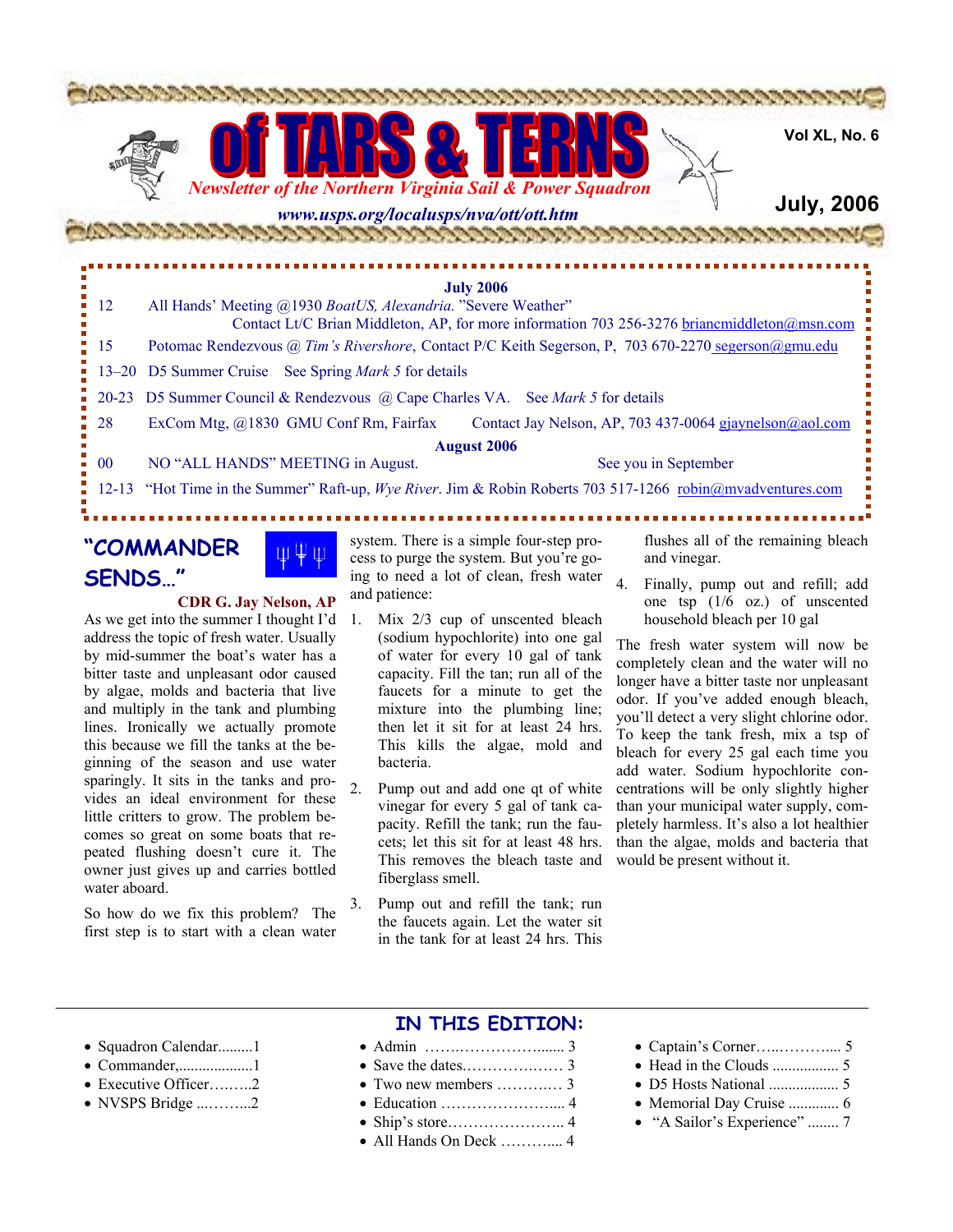

# **NVSPS BRIDGE**

**COMMANDER** 



Cdr G. Jay Nelson, AP 703-437-0064 gjaynelson@aol.com

**EXECUTIVE OFFICER**  Lt/C George Degnon, AP 703-448-8766 george@degnon.org

**ADMIN OFFICER**  Lt/C William Blanding, P

smodim@comcast.net **ASST:** 1lt Wm Hammett, AP

**EDUCATION OFFICER**  Lt/C Brian Middleton, AP

briancmiddleton@msn.com **ASST:**1/Lt D. Spevacek, AP

703-256-3276

**SECRETARY** 



**TREASURER** Lt/C Jeffrey D. Hester, S 540- 667-4949 **ASST:**1/Lt VACANT



claralee@comcast.net **ASST:**1/Lt C. Sheffield, AP

Lt/C Clara Blanding, P

#### **MEMBERSHIP CHAIR**  VACANT

#### **AT LARGE**

Lt Jean P. Durgin, AP 703-560-9106 Lt Joseph P. Jarocki 703-733-0695 D/Lt Walter D. Lazear, AP 703-620-1821 P/C John A. Shivik, AP 703-273-3351 Lt Francis Williamson, S 703-440-9074

### *of Tars & Terns* **EDITOR**

Lt Pete Soballe, AP 202-337-0960 psoballe@yahoo.com

### **DISTRIBUTION**

Lt Manette Lazear, AP D/Lt Walter D. Lazear, AP 703-620-1821

## **"EXECUTIVE PRIVILEGE"**



### **Executive Officer: Lt/C George Degnon, AP**

Spring has sprung, and we boaters sure are fortunate to be able to enjoy the many pleasures of being on the water and in close relationship not only with nature, but also with our fellow boaters. Have a great season.

Relativity affects so many things in life, and most of us know that boating is a relatively expensive form of recreation. Recently I was sharing with a colleague my joy and enthusiasm for getting out on the water with my new equipment: a GPS, chart plotter, and fish finder. We exchanged on the relative values of my new boating equipment and he told me how his GPS was tied to his onboard equipment and how he was going to try out his new gear. I'd mentioned that mine had cost just over \$500 and how happy I was with the quality and the price. My pilot friend just smiled and whispered that his GPS system cost over \$27,000. Yes, boating can be expensive, but we might have some consolation the next time we fill up or purchase new components that it's much less expensive than flying our own planes.

One of our squadron objectives is to expand our team of qualified examiners so that we might meet the growing number of requests for vessel exams. Members interested in becoming involved in this program may still study the materials, take the exam on line, and complete the requirements by examining five vessels under supervision of an experienced examiner.

NVSPS takes pride in helping members get qualified by pairing up new examiners with one of our fun-loving, seasoned crew to complete their five safety checks in one day. If you're interested, give Steve Shupack a call 703 847-8856—you're welcome at any time to join the program. Steve is exploring a series of additional opportunities for days on the docks later this season—so you can still come aboard and become part of the team.

The squadron is like anything else in life, you will get out of it in proportion to what you put into it. I recall my early days of boating, thinking I was just too busy with all the other demands to give some time back to the community. I've since found that working with so many of our longstanding members in a number of areas has been one of the most pleasurable aspects of boating, and I would encourage everyone to come on out to a meeting, get involved with just one of our many activities, and experience the satisfaction of being a team member in one of the best squadrons in the district and the nation. I look forward to welcoming you aboard one new activity this year—give it a try, you're the one who will benefit.

 My wish is that all our members, and all boaters, will have a most enjoyable and safe boating season.

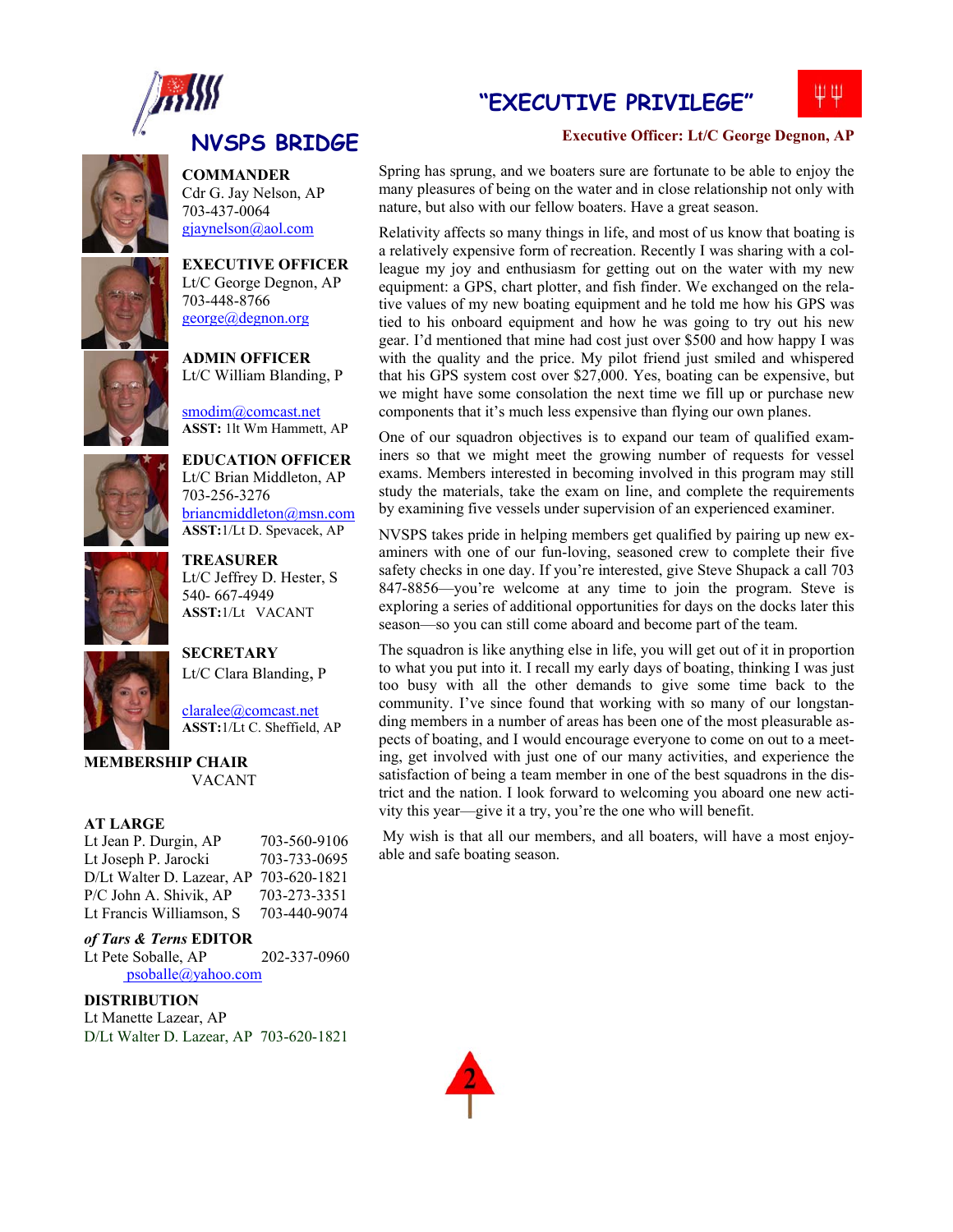

By the time you read this, several things will have occurred:

- The Squadron has grown by 48 members in the last 4 months and will continue to grow
- The Squadron Cruise will have ended (with a grand time had by all)
- Those who have "forgotten" to pay annual dues will remember and we'll obtain a 100% renewal rate
- The Gala committee will be deep into the planning of our Spring  $40^{th}$  Anniversary of the NVSPS
- All members will have had their boats checked by our highly qualified Vessel Safety Check folks
- All members will have started to think about what classes to take in the Fall and Winter
- Clara and I will have closed on our Trawler and made our first cruise (successfully and safely) in the Northwest
- Those members thinking about buying a boat will do so (and enjoy the heck out of it)
- All members will have met at least two other members they did not know

or did only some of these things occur?

Maybe and maybe not, but one thing is certain -- every member has a special talent to help out somewhere. We all understand that this means an investment of time. And just like the compound interest rule of investment growth, the rule also applies to our organization. No matter how much time you can spend, it will add up and help the squadron grow and provide a real return to all members.

I'm encouraged by the number of new members showing up for the monthly meetings and by the increase in attendance. Remember we have a new meeting format that allows for more socializing, less "formal business", our featured programs of "Let's Talk Boats", the great refreshments, next month provided by John & Robie Shivik (thank you!) and the general interaction of all in attendance. To that I say, "that's what it's all about".

Keep your eye on the calendar for all the great activities and events coming up. Contact me smodim@comcast.net and include NVSPS in the Subject line.

# **Did You Know…**

- The bank thinks it will cost you about 10% of the purchase price of your boat per year just to maintain and operate it?
- The average new owner keeps his or her boat for just 42 months before moving up or out?

Thanks to Don Parkhurst of SunTrust bank's marine lending program for these and many more insights at last month's All Hands'



*New members Steve & Ann Hall, sworn in at the June, 2006 All-Hand's meeting. WELCOME ABOARD !*

# **"Waste the COW"**

FYI: this designation for "Change of Watch" is a favorite bete noir for those who read and grade our squadron newsletter. It really grinds their jaws, so you won't be seeing any more cutesy bovines in the *oT&T*. We learned this at the spring D5 conference along with lots of other cool stuff.



*Good bye forever, Elsie* 

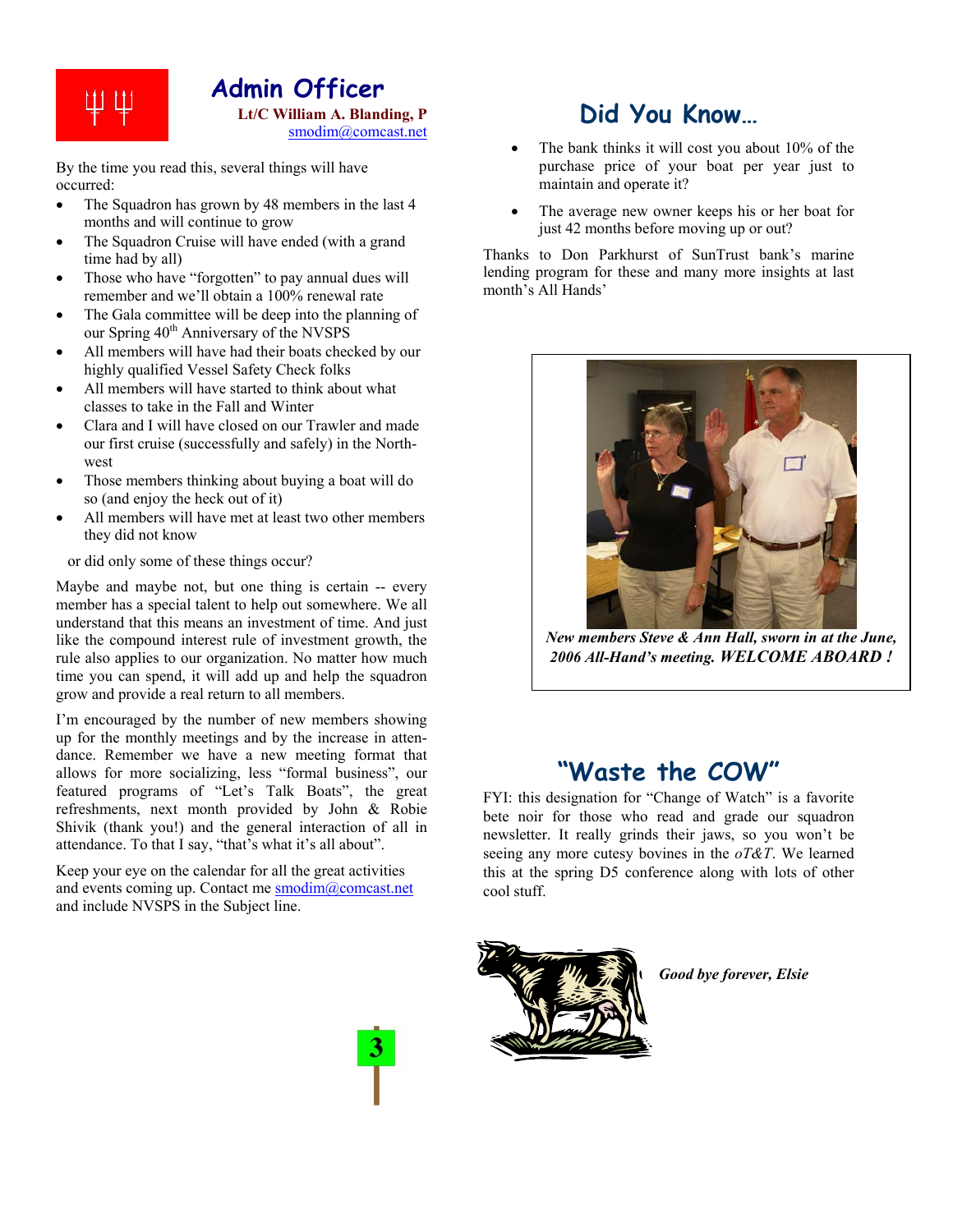# **Education Officer's Report**

### **Lt/C Brian Middleton, AP**

**703-256-3276** briancmiddleton@msn.com

On 10 Jun 06, I attended the D5 Regional Education Department workshop in Hampton VA. The purpose of the meeting was to keep the Squadron Education Officers abreast of the many changes going on in the district and at the national level. Also it provided an opportunity for the SEOs to share their successes and challenges. There was a lot of discussion on recruiting and retaining members, and the problem is universal. I came away from the conference with some new ideas but also with the conclusion that our squadron has a good plan to tackle this issue.

One of the tools that will be available to us later this year is a series of new Learning Guides that are designed to whet the appetite of the general public. The initial series of seminars includes:

- How to Read a Chart
- Using GPS
- VHF and Marine Radio
- Powerboat Handling
- Onboard Weather Forecasting

These short courses are designed to be relatively easy to put on and give us an opportunity to attract new members. More on this later after we get a chance to review the materials.

Another tool in the works, driven in part by New Jersey's legal mandate for boating education for all boaters, is a 20 minute review course for experienced boaters. This could be a great tool for our Vessel Examiners for serious boaters who want to take the boating safety examination without sitting through a full-length course.

We're finalizing the planning for our 2006/2007 courses for the general public and our members. If you're interested in teaching a course, please give me a call as we are always looking for new instructors.



**703-642-0818 or** cjhouck\_nm@yahoo.com

# **Captain's Corner**

It's hurricane season! There's a chance that a significant storm will come up the Chesapeake. Learn more at the Special Hurricane Preparedness Panel discussion! What should you do?

- 1. Trailerable boats should be placed in a "safe" place, lash the boat to the trailer, place wooden blocks between the frame members and the axle inside each wheel. Block the trailer frame and secure the trailer to the ground.
	- A. True
		- B. False
- 2. Boats in a Marina berth don't have to take special precautions since they are protected by being in a slip.
	- A. True
	- B. False
- 3. Do not stay aboard after you have secured the boat, leave the area and seek shelter.
	- A. True
	- B. False

**answers on page 5** 

# **12Jul06 All Hands: On Deck! "Severe Weather"**

**It's that time already**. The hurricane season has begun and tropical storms are already being tracked and knowing

how to protect your boat in the event of a hurricane is vital.

**P/C John Shivik, AP and Jim Roberts, AP** will lead a discussion on what to expect this season and what you should do to prepare your



boat in the event of a hurricane. Do you have a plan? Does your insurance cover it? Everyone is invited to contribute to this discussion. Don't miss this one!

**The Ship's Store** will also have all its inventory there again at DRASTICALLY REDUCED prices for a special blowout sale.

**John & Robie Shivik** will be providing refreshments. You don't want to miss those either. So we'll see you at BoatUS at 1930, Wed 12Jul06.

**Be there**. Aloha.

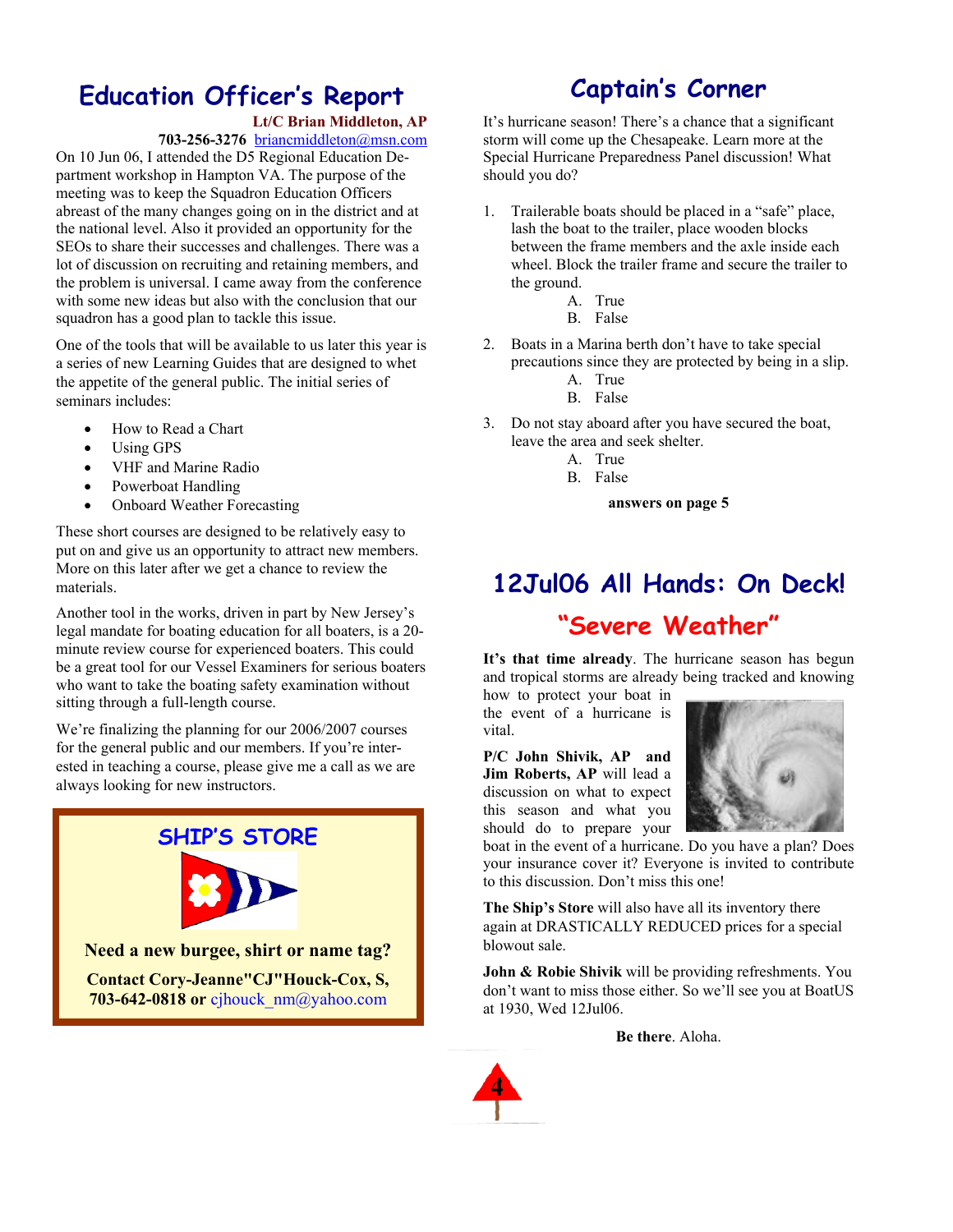# **National at Norfolk, 2007 !**

There were some questions at D5 Spring Conference about why the planning for this event had started so early. Well, that's because it's a national governing board meeting, not just a district or squadron affair. We're playing for the Big Time! D5 is host to anyone and everyone in the country who wishes to attend.

Obviously much assistance is needed, as this is a large scale affair. Many of the same things are offered as are at a district meeting, for example, a raffle. How can you help with that? If you're craftsy, anything you can make and donate will be very much appreciated. We know from past D5 raffles that our members are talented, so get out your brushes, saws, jewelry pliers, knitting needles! Please contact Pat Smith at 410 822-3339 or  $kgs@dmv.com$  if you can contribute!



For the meeting, on 4-9 Sept 2007, greeters will be needed. As we're using two hotels, many D5 members will be saying "welcome" to the out-of-towners as they enter. If you can assist with this, just for those few days, please contact Drex Bradshaw and offer your assistance at 757 238-9104 or woebegonedaze@wmconnect.com

You'll truly enjoy being a part of this. If you've never been to a national meeting, this is the place to start – right in your own district. Get in touch with anyone mentioned above or with Norman Franck, the chairman, at 410 745-9521 or wrfranck@toad.net to get involved. You won't be sorry!

# **"Head in the Clouds"**

#### **P/C John Shivik, AP. jshivik@cox.net**

The *of Tars and Terns* has many informative articles like those of D/Lt Charles H. Olin, AP. Read and heed from those who have gone before and experienced some wild and crazy times. Charles has great columns on sailing experience, our universe, and those stars so many light years away that can guide our course. As we traverse the waters, how much do we pay attention to the clouds? How about a check of the National Hurricane Center to see where the Tropical

depression / storm / hurricane is located. Do you know what precautions are needed to save your boat and your life? Whether a thunderstorm or tropical system, it's important to protect your boat and your life.



The July All-Hands' meeting (12 Jul) will address precautions to take in the event of a tropical system. Personally, I survived Isabel thanks to the assistance of several NVSPS members securing the boat. This article name "Head in the Clouds" really means that to be safe on the water, you need to know the weather conditions before leaving your slip. There are signs in the sky and you can read them. Have you really concentrated on those signs? Observe this summer; watch the western horizon for towering cumulus or the dark ominous clouds that say "head for port now!" More clues to help you survive on the briny to come. But take the Weather Course to learn more. It's your life and those you are responsible for on board your craft. Have a wonderful, weather summer!

## **Captain's Corner Answers**

- **1.** True. Anchoring the boat and trailer with heavy lines reduces the chance of damage.
- **2**. False. Many precautions need to be taken due to wind, storm surge and heavy rains.
- **3.** True. About 25% of hurricane fatalities are boaters who drowned while trying to save their boats, or were riding out the storm in their vessels.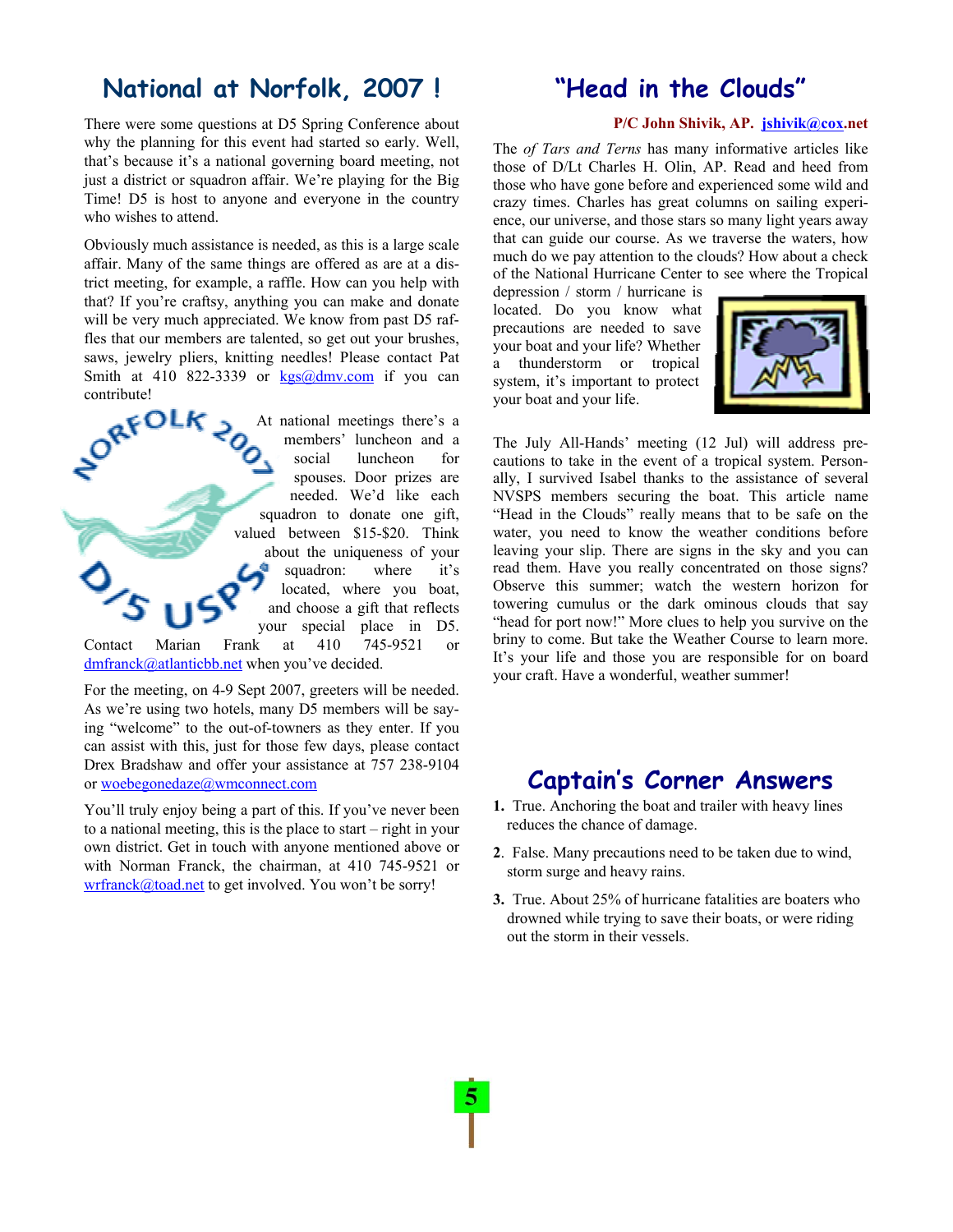**St Michael on Memorial Day !** 



*Happy Cruisers at NVSPS's first outing this season St Michael MD 27-29 May 2006*



*Cruising wannabe sits high and dry as NVSPS heads for adventures on the bay* 



*3 NVSPS musketeers plotting mischief on the docks* 



*More hard work, where to find our next meal?* 



*Galvanic corrosion grounds these hapless squadron members. Don't try this at home!* 

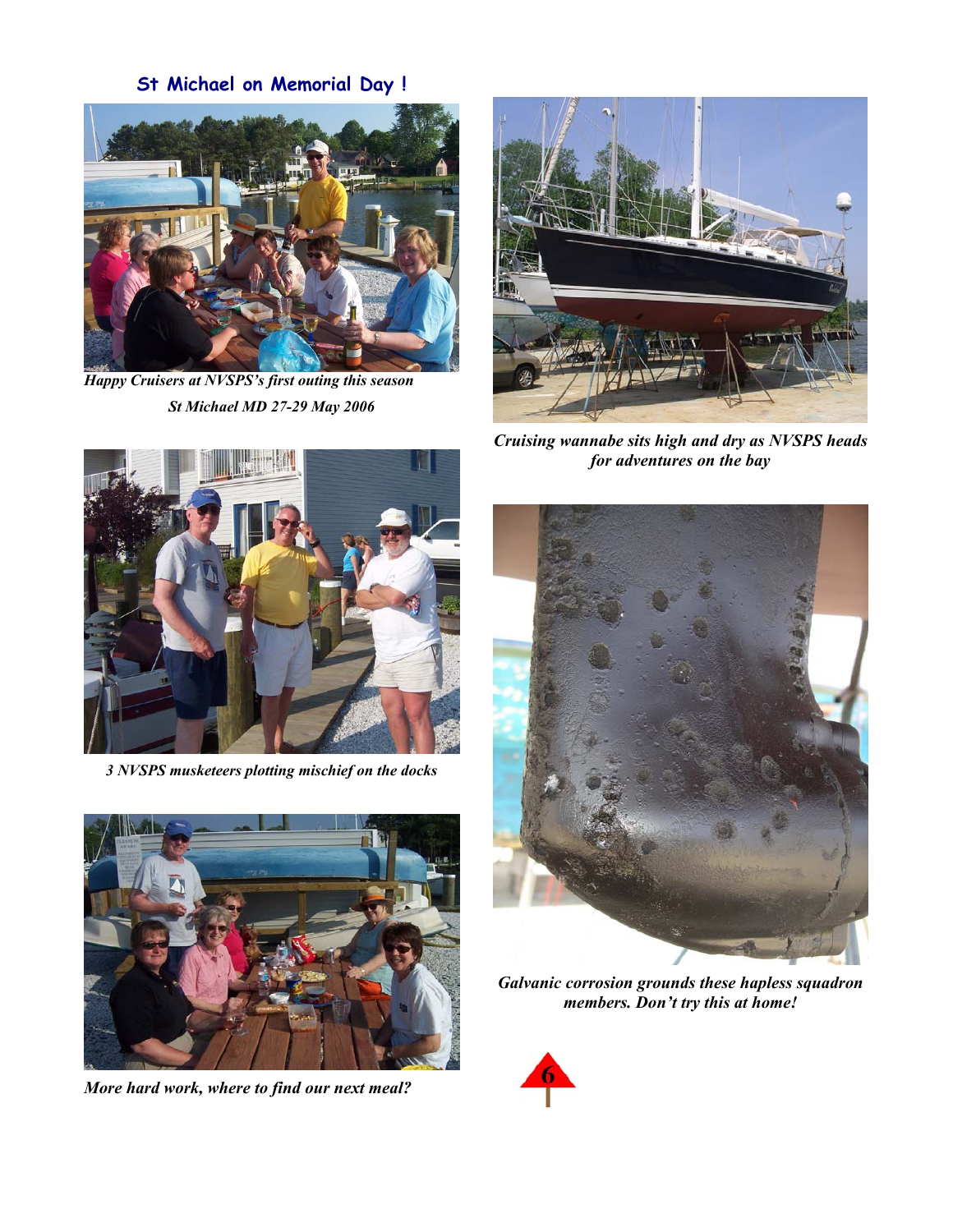## **A Sailor's Experience**

### *"Homeward Bound"*

5 August 1995, Ben Fulton and his buddy from the Patuxant Power Squadron, Don Kilpatrick, met me in Hyannis Port for the return sail to Solomon Island. While waiting I met a German couple who had just sailed over in a 50-ft ketch. They had weather fax onboard. I'd never seen one; what a helpful aid. I got a copy of the next three days weather; not very promising. It showed a large high sitting at the south tip of Greenland providing a nice steady northeaster for the east coast. My crew and I had to leave no matter what, to meet time restraints.<sup>1</sup> The sail down Vineyard Sound with shortened sail and the wind off our port quarter was brisk and demanding; an indication of what was to come. By the time we'd passed Gay Head, Martha's Vineyard and cleared land, ocean waves began to mount and the wind stiffened. With night approaching we began to fully reef sails, but as we got further away from the lee of the land we felt the full force of the northeaster and set only several feet of jib The rigging alone was enough to sail us south, but I wanted pressure on the bow to keep the boat from swinging sideways and a possible broach. We decided on a two man watch, one hour on deck followed by one hour at the wheel; steering was too demanding for any longer a time. This gave only one hour "rest" below before coming back on deck. At age 62 this became very tiring. By morning we could finally see the waves we were riding all night. Wow! The wind, 35 - 45 knots unimpeded directly from Greenland, developed mountainous very chaotic waves. As is typical in a storm, the wave pattern was complex. Longer waves overpass shorter ones making some higher or shorter. Larger waves could be seen passing on either side, and shortly after we'd be riding on the larger wave which enabled us to see a scattered sea with long trailing spray and foam called spindrift. We would then dip down, buried deep in a trough with water 27 feet high all around us.<sup>2</sup> Sea conditions were described as "gale". I remember thinking: "we have to ride this through for several days and nights, there's no getting off." In a sea like this there is little concern for the direction of the wind; all attention is on the direction of the approaching wave. The bow swung at least 60° every time a wave passed; still we managed a southerly course with no apparent danger of being blown on to the Jersey coast. During that day we passed several sail boats headed into the wind; they must have been heave to as they were not making way. Sometime in the afternoon, while I was at the wheel, we heard a louder than usual sound behind us. Before I had time to turn, but not without seeing Ben's expression, a huge wave broke completely over the boat filling the well to its top. Fortunately the cabin companionway hatch was closed. Water

remained in the well for some time; the two drain holes were each  $1\frac{1}{4}$  diameter and with pressure from without did not empty well. There have been many discussions about rogue waves in the sea literature. By calculation a 16-meter sea would produce a 90-meter wave once in 10,000 years. Recent observations by satellite have shown rogue or "freak" waves are always present throughout the oceans. In any event longer and faster waves are constantly overtaking other waves causing an interference pattern where the two waves superimpose or suppress one another. Well, we experienced one of these interference waves and that was enough. To this day I've never lost the feeling of being on a roller coaster not able to get off for several days, with the constant threat that one moment of inattention might cause a broach with the following sea sending us broadside and the next wave rolling us over with subsequent lost of mast and rigging.

Read the next issue to see if we make it.



 $1$  Conforming to time restraints, pressure to leave when you probably should not, places undue risks and increases mishaps; even disaster. Always give yourself plenty of time to adjust schedules to account for adverse weather.

<sup>2</sup> Once home I looked in my hydrographic book "Wind Waves at Sea, Breakers and Surf," U.S. Navy Hydrographic Office, 1947, page 17 for height of waves; winds of 31 K = 24.6 foot waves,  $35$  K = 29.9 foot waves. I also checked Bowditch "American Practical Navigator", 1962 edition. On page 728, wind of Beaufort 8 and fetch of 500 nautical miles + gives a wave height of 27.5 feet.

> **D/Lt Charles H. Olin, AP**  703-759-6616 137olin@cox.net